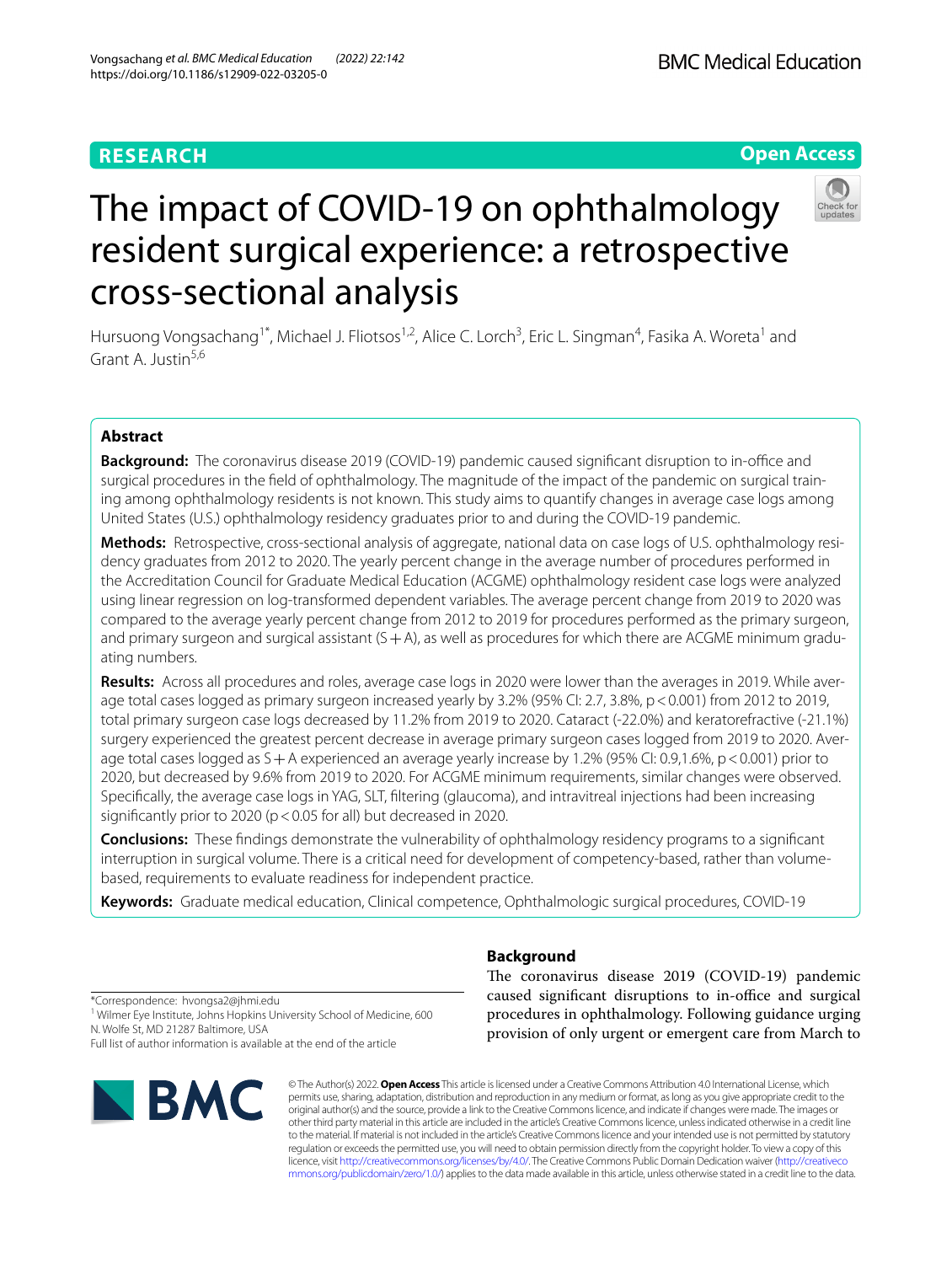July 2020 in the United States (U.S.), total encounters in ophthalmology fell nearly 80%  $[1-3]$  $[1-3]$ . Residency programs had to consider methods to supplement resident learning during this time, especially considering that these shutdowns occurred in the months prior to residency graduation in June 2020  $[4-6]$  $[4-6]$  $[4-6]$ . Residency is a crucial time for residents to gain surgical skills in preparation for fellowship and/or career as a practicing ophthalmologist, primarily through guided exposure to diverse cases performed in the operating room. As the impact of the pandemic on ophthalmic surgical training nationally has not been demonstrated, this study aimed to quantify changes in surgical training among ophthalmology residents in the U.S. prior to and during the pandemic.

# **Methods**

We accessed aggregate data on average case logs performed as the primary surgeon, and both primary surgeon and surgical assistant  $(S+A)$  roles among graduating ophthalmology residents nationwide from 2012 to 2020, published by the Accreditation Council for Graduate Medical Education (ACGME) [[7\]](#page-6-4). Graduating residents are those in the fnal year of their four-year ophthalmology residency. Residents record cases performed as either the primary surgeon or surgical assistant into an online ACGME case log system. Each academic year, the ACGME produces anonymized, aggregated datasets with descriptive statistics on cases logged for each procedure across all residents nationally. We downloaded spreadsheets containing this publicly available data from the ACGME website by year.  $S + A$  data were included in this study to capture the operative experience of some procedures, such as vitreoretinal and refractive surgeries, that are primarily performed in the surgical assistant role. Cases logged for procedures with minimum ACGME requirements were also included and analyzed separately for more granular detail on specifc procedures required for graduation.

For 2012–2019 data, the yearly percent change in the average cases performed by graduating ophthalmology residents per procedure was analyzed using linear regression models on log-transformed response variables with robust variance. This analysis was conducted for procedures performed as surgeon,  $S+A$ , and those designated as minimum ACGME graduation requirements. For each procedure, the average yearly percent change from 2012 to 2019 was compared to the percent change in average case logs between 2019 and 2020. Analyses were conducted on Stata SE/15.1 (StataCorp, College Station, Texas) with statistical significance set at  $p < 0.05$ . This study abides by the tenets of the Declaration of Helsinki and received exemption from the Johns Hopkins Institutional Review Board.

## **Results**

Across all procedures and roles, average case logs in 2020 were lower than the averages in 2019. While average total cases logged as primary surgeon increased yearly by 3.2% (95% CI: 2.7, 3.8%, p<0.001) from 2012 to 2019 (Table [1\)](#page-2-0), total primary surgeon case logs decreased by 11.2% from 2019 to 2020. In the primary surgeon category, cataract, keratorefractive, and retina vitreous surgery experienced the greatest percent decreases in average cases logged from 2019 to 2020, at -22%, -21.1%, and −15.6%, respectively (Fig. [1](#page-3-0) A). Average primary surgeon cases in cataracts, glaucoma, and other retinal surgeries were generally increasing prior to 2020 (*p*<0.001 for all) but declined in 2020. While average total laser cases were decreasing prior to 2020 (-1.9%, 95% CI: -3.0,  $-0.8\%$ ,  $p = 0.006$ ), the decline was more pronounced in 2019–2020 at -8.4%. Cases logged as  $S+A$  were evaluated as well, of which the results are included in Fig. [1B](#page-3-0) and Table S[1.](#page-6-5)

Similar patterns can be seen in the procedural categories for which ACGME requires a minimum number for graduation (Table [2](#page-4-0)). Average case logs in YAG capsulotomy, selective laser trabeculoplasty (SLT), fltering (glaucoma), and intravitreal injections had been increasing prior to 2020 ( $p < 0.05$  for all) but decreased in 2020 (Fig. [1](#page-3-0) C). In terms of absolute case volume, the numbers recorded in 2020 were comparable to recent years for cataract surgery (2014), YAG (2018), SLT (2018), keratoplasty (2013), other cornea (2018), glaucoma fltering (2017), glaucoma shunting (2013), retina vitreous (2018), intravitreal injections (2019), eyelid lacerations (2017), ptosis (2015), blepharoplasty (2016), and globe trauma (2018). However, for laser peripheral iridotomy (LPI), panretinal photocoagulation (PRP), pterygium, keratorefractive surgery, strabismus, total oculoplastics and orbit procedures, and chalazion, the 2020 case logs were the lowest reported numbers since 2012.

## **Discussion**

Overall, among graduating residents, reported procedural numbers across all categories decreased signifcantly in 2020. In an international survey conducted in early May 2020, the vast majority of ophthalmology residents and fellows reported a>75% decrease in surgical training  $[8]$  $[8]$  $[8]$ . The deviation from expected trends in case logs as demonstrated in this study and the reports of severe disruption in surgical volume in the months prior to graduation suggest that the overall decreases of 11.2% and 9.6% in primary surgeon and  $S+A$  procedures, respectively, among graduating ophthalmology residents in 2020 were strongly infuenced by COVID-19. High percentage decreases in average case logs were observed in both high volume (e.g. cataract) and low volume (e.g.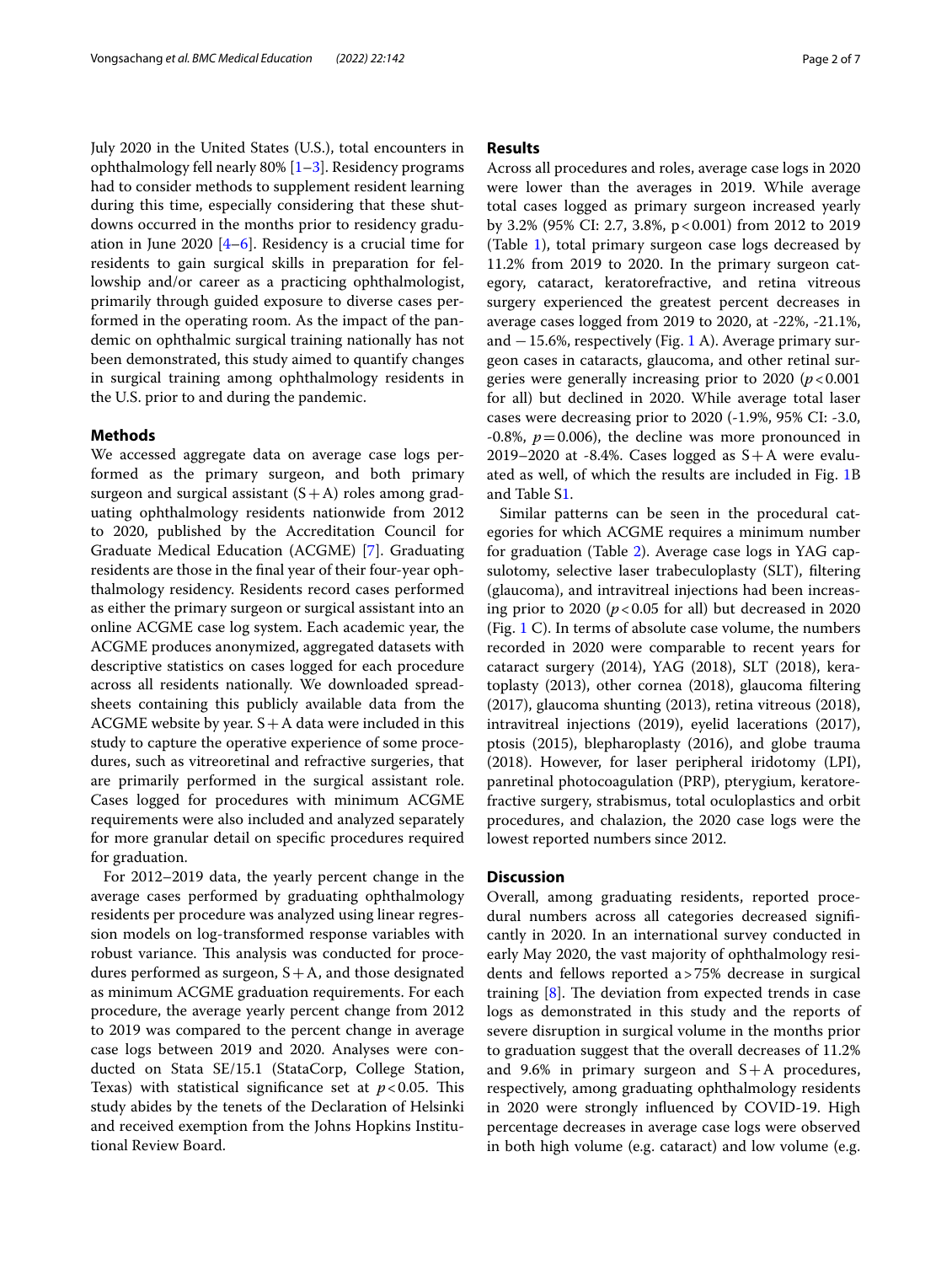|                     |            |                                              |             |             |             |             |             |             |             | Table 1 Average Logged Cases across Graduating Residents by Graduation Year, Surgeon Role. P-value is for the average yearly % change prior to 2020 |         |                                  |
|---------------------|------------|----------------------------------------------|-------------|-------------|-------------|-------------|-------------|-------------|-------------|-----------------------------------------------------------------------------------------------------------------------------------------------------|---------|----------------------------------|
|                     |            | Mean (SD) of Logged Cases by Graduation Year |             |             |             |             |             |             |             |                                                                                                                                                     |         |                                  |
| Procedure           | 2012       | 2013                                         | 2014        | 2015        | 2016        | 2017        | 2018        | 2019        | 2020        | Change Prior to 2020<br><b>Average Yearly %</b><br>(95% Cl)                                                                                         | p-value | 2019-2020<br>% Change<br>between |
| <b>Cataract</b>     | 152.8 (49) | $157.7(49)$ $163.7(50)$                      |             | 175.8 (61)  | 183.6 (63)  | 188.4 (58)  | 198.1 (67)  | 208 (68)    | 162.2 (60)  | 4.6(4.3, 4.9)                                                                                                                                       | 0.001   | $-22.0$                          |
| Other Cataract      | 5.6 (6)    | 4.5(4)                                       | 4.3(5)      | 4.1 (6)     | 3.5(4)      | 3.1(4)      | 2.5(3)      | 2.3(3)      | 2.1(8)      | $-11.5(-13.1, -9.9)$                                                                                                                                | 0.001   | $-87$                            |
| <b>Total Laser</b>  | 111.3(77)  | 111.4(79)                                    | 109.9 (75)  | 101.1(72)   | 107.6(80)   | 101.3 (69)  | 95.6 (56)   | 101.1 (63)  | 92.6 (57)   | $-1.9(-3.0, -0.8)$                                                                                                                                  | 0.006   | $-84$                            |
| <b>Total</b> Cornea | 12.4(9)    | 12.0(9)                                      | 12.2(8)     | 12.0(8)     | 12.6(8)     | 12.3(9)     | 12.2(8)     | 12.7(10)    | 11.6(8)     | $0.4(-0.4, 1.2)$                                                                                                                                    | 0.278   | $-87$                            |
| eratorefractive     | 5.7 (12)   | 5.1 (14)                                     | 6(16)       | 5.8 (15)    | 6.3(17)     | 6.3 (17)    | 6.5 (15)    | 5.7 (12)    | 4.5 (11)    | $1.7(-1.4, 4.9)$                                                                                                                                    | 0.225   | $-21.1$                          |
| Strabismus          | 26.1 (17)  | 26.9 (18)                                    | 24.7 (14)   | 25.2 (15)   | 24.6 (16)   | 23.7 (15)   | 23.3 (14)   | 23.5 (14)   | 22.9 (14)   | $-1.9(-2.7,-1.0)$                                                                                                                                   | 0.002   | $-2.6$                           |
| Glaucoma            | 12.2(7)    | 12.5(7)                                      | 13.3(7)     | 13.1 (8)    | 13.4(8)     | 13.8(9)     | 15.8 (12)   | 16.3(13)    | 14.2(11)    | 4.0(2.7, 5.4)                                                                                                                                       | 0.001   | $-12.9$                          |
| Retina Vitreous     | 6.5(9)     | 6.1(8)                                       | 5.8 (8)     | 5.9 (10)    | 5.7(9)      | 6.1(8)      | 5.5 (8)     | 6.4(9)      | 5.4 (8)     | $-0.6(-3.4, 2.2)$                                                                                                                                   | 0.617   | $-15.6$                          |
| Other Retinal       | 65.8 (68)  | 73.6 (67)                                    | 85.6 (82)   | 93.6 (102)  | 117.1 (118) | 122.9 (134) | 123.2 (121) | 145.4 (138) | 144.4 (142) | 11.9(10.1, 13.7)                                                                                                                                    | 0.001   | $-0.7$                           |
| Oculoplastics       | 71.1 (36)  | 68.8 (35)                                    | 68.9 (32)   | 69.4 (35)   | 70(37)      | 69.6 (39)   | 70.6 (39)   | 70.2 (37)   | 64.8 (35)   | $0.1 (-0.5, 0.7)$                                                                                                                                   | 0.707   |                                  |
| Globe Trauma        | 10.2(7)    | 9.4(6)                                       | 8.9(5)      | 8.9(5)      | 9.4(5)      | 9.2(5)      | 9.1(5)      | 9.6(5)      | 9.0(5)      | $-0.5(-2.6, 1.6)$                                                                                                                                   | 0.570   | $\widetilde{\varphi}$            |
| Total               |            | 479.6 (170) 488.1 (165)                      | 503.3 (179) | 514.9 (200) | 553.8 (228) | 556.7 (233) | 562.5 (208) | 601.3 (245) | 533.7 (230) | 3.2(2.7, 3.8)                                                                                                                                       | 0.001   | $-11.2$                          |

<span id="page-2-0"></span>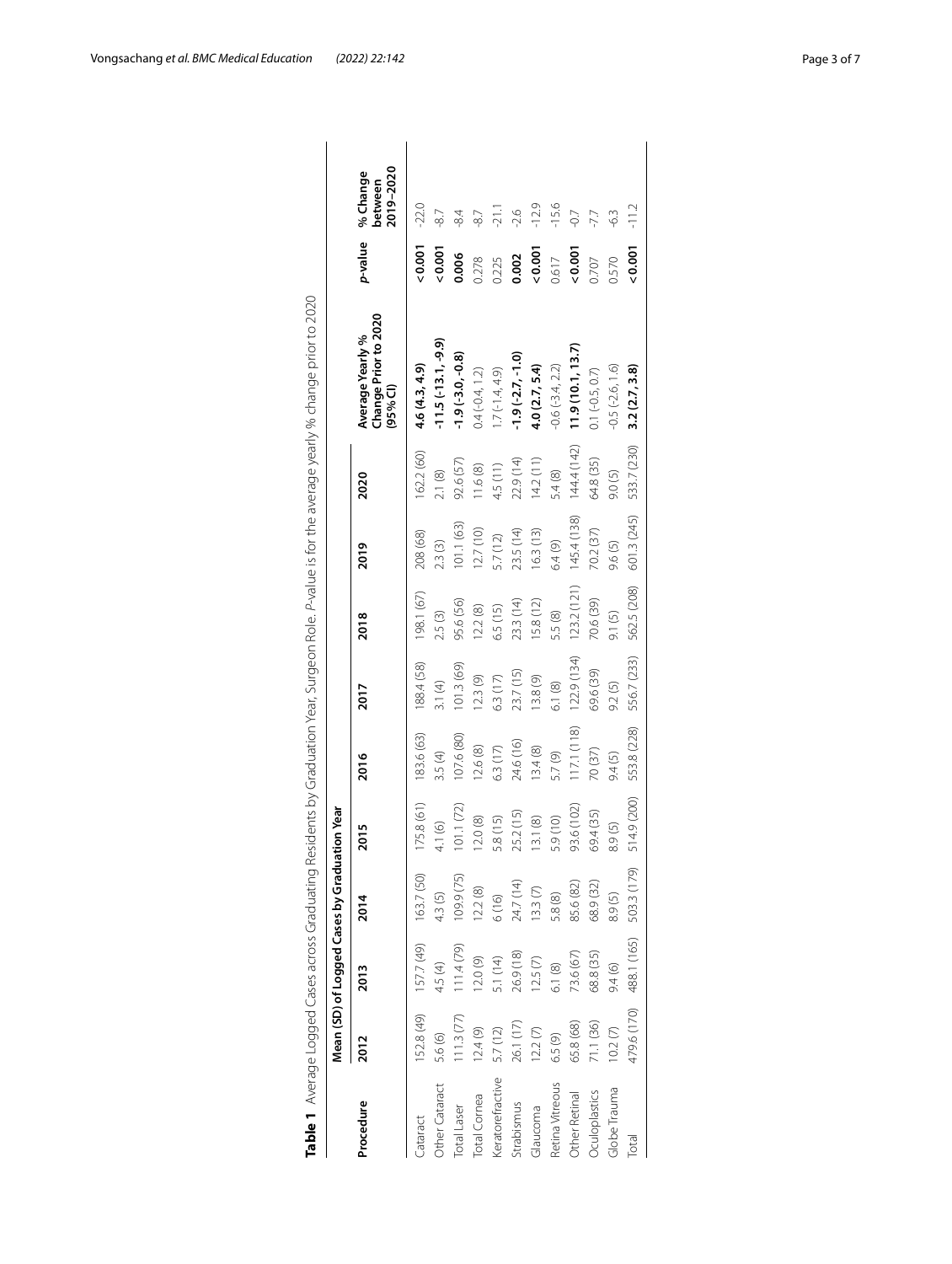

<span id="page-3-0"></span>yearly percent change from 2012–2019 for cases logged as **A** primary surgeon, **B** surgeon and assistant, and **C** procedures listed as minimum graduation requirements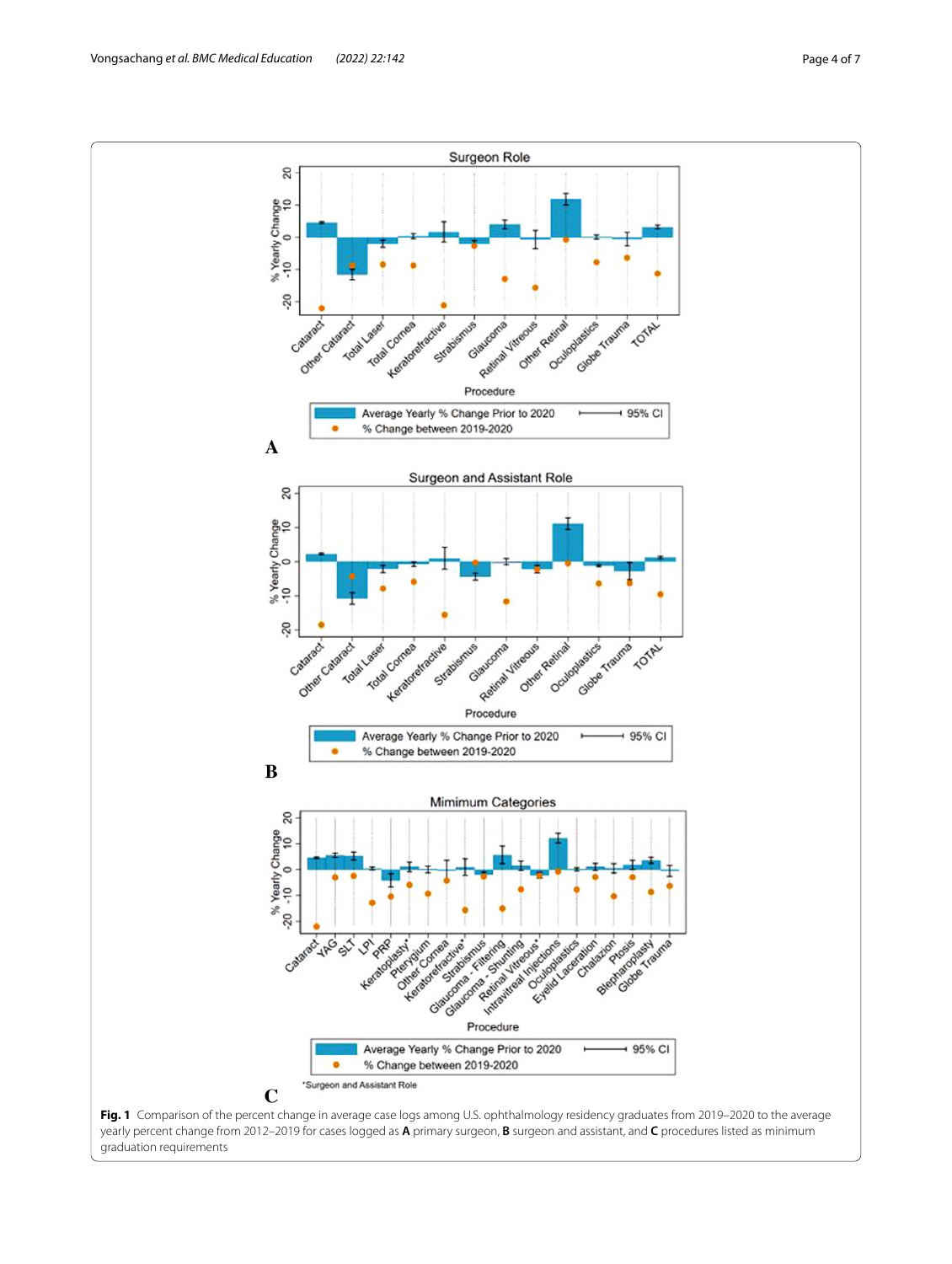|                                               |                    | Mean (SD) of Logged Cas |                                                                                | es by Graduation Year |             |             |              |             |             |                                                                 |         |                                  |
|-----------------------------------------------|--------------------|-------------------------|--------------------------------------------------------------------------------|-----------------------|-------------|-------------|--------------|-------------|-------------|-----------------------------------------------------------------|---------|----------------------------------|
| Procedure                                     | 2012               | 2013                    | 4<br>ຼຣ                                                                        | 2015                  | 2016        | 2017        | 2018         | 2019        | 2020        | Change Prior to 2020<br>Average Yearly %<br>(95% <sup>C</sup> ) | p-value | 2019-2020<br>% Change<br>between |
| Cataract                                      | 52.8 (49)          | 157.7 (49)              | 163.7 (50)                                                                     | 175.8(61)             | 183.6 (63)  | 88.4 (58)   | 98.1 (67)    | 208 (68)    | 62.2 (60)   | 4.6 (4.3, 4.9)                                                  | 0.001   | $-22.0$                          |
| <b>YAG</b>                                    | 16.5(11)           | 16.5(9)                 | $\left( \begin{matrix} 1 \\ 1 \end{matrix} \right)$<br>$\frac{\infty}{\infty}$ | 18.3(11)              | 20.6 (13)   | 20.9 (15)   | 22.2 (15)    | 23.5 (14)   | 22.8 (18)   | 5.5(4.7, 6.4)                                                   | 0.001   | $-3.0$                           |
|                                               | 12.3(12)           | 11.8(10)                | 1(11)<br>$\sim$                                                                | 13.1(11)              | 15.5(17)    | 15.6 (15)   | 16.1 (16)    | 16.5 (15)   | 16.1 (15)   | 5.3 (3.7, 6.8)                                                  | 0.001   | $-2.4$                           |
| $\overline{\mathbf{r}}$                       | 5.2 (12)           | 15.2(11)                | 8(11)<br>$\overline{15}$                                                       | 14.8(10)              | 15.8 (11)   | 16.1 (13)   | 15.4(11)     | 15.6 (10)   | 13.6(10)    | $0.4(-0.1, 1.0)$                                                | 0.113   | $-12.8$                          |
| PRP                                           | 48.7 (55)          | 52.1 (66)               | $(62)$<br>$\overline{50}$                                                      | 45.5 (59)             | 47.4 (65)   | 42.3 (51)   | 36.5 (36)    | 40.3 (47)   | 36.1 (39)   | $-4.2(-6.7, -1.5)$                                              | 0.009   | $-10.4$                          |
| Keratoplasty <sup>a</sup>                     | 9.9 (8)            | 9.2(7)                  | 10.4(7)                                                                        | 10.4(7)               | 11(7)       | 10.5(7)     | 10.5(7)      | 10.1(6)     | 9.5 (6)     | $1.1(-0.8, 2.9)$                                                | 0.212   | $-5.9$                           |
| Pterygium                                     | 5.7 <sub>(7)</sub> | 5.5 (6)                 | $\widehat{\odot}$<br>5.6                                                       | 5.4 (5)               | 6(6)        | 5.7(6)      | 5.8 (6)      | 5.4(5)      | 4.9(5)      | $0.05(-1.2, 1.3)$                                               | 0.921   | $-9.3$                           |
| Other Cornea                                  | 4.5(4)             | 4.4(4)                  | $\bigoplus$<br>4.2                                                             | 4(4)                  | 4(4)        | 3.9(3)      | 3.9(4)       | 4.8 (6)     | 4.6(4)      | $-0.4(-4.3, 3.6)$                                               | 0.794   | $-4.2$                           |
| Keratorefractive <sup>a</sup>                 | 3.8 (15)           | 15.4(20)                | 2(18)<br>15.4                                                                  | 14.3(18)              | 16.2 (25)   | 16.2(25)    | 16.4(21)     | 14.1(15)    | 11.9 (16)   | $0.9(-2.2, 4.2)$                                                | 0.498   | $-15.6$                          |
| Strabismus                                    | 26.1 (17)          | 26.9 (18)               | 7(14)<br>24.                                                                   | 25.2 (15)             | 24.6 (16)   | 23.7 (15)   | 23.3 (14)    | 23.5 (14)   | 22.9 (14)   | $-1.9(-2.7, -1.0)$                                              | 0.002   | $-2.6$                           |
| Glaucoma - Filtering                          | 4.5(4)             | 4.2(4)                  | $\bigoplus$<br>42                                                              | 4.5 (5)               | 4.8(4)      | 5.1 (5)     | $6.2(7)$     | 6(7)        | 5.1 (6)     | 5.6(2.3, 9.1)                                                   | 0.006   | $-15.0$                          |
| Glaucoma - Shunting                           | 5.7(4)             | 6 (4)                   | $\widetilde{S}$<br>68                                                          | 6.7(5)                | 6.3(5)      | 6.3(5)      | 6.6(5)       | 6.6(5)      | 6.1(5)      | $5(-0.3, 3.3)$                                                  | 0.095   | $-7.6$                           |
| Retina Vitreous <sup>a</sup>                  | 29.9 (22)          | 31(22)                  | 1(21)<br>$\approx$                                                             | 28.9 (20)             | 29.3 (21)   | 28 (19)     | 26.2 (18)    | 26.6 (17)   | 26 (18)     | $-2.2(-3.3,-1.1)$                                               | 0.003   | $-2.3$                           |
| Intravitreal Injections                       | 64.7 (67)          | 72.6 (66)               | $(82)$<br>85                                                                   | 93.1 (102)            | 116.7 (118) | 122.6 (134) | 122.8 (121)  | 145.1 (138) | 144.1 (142) | 12.1(10.3, 14.0)                                                | 0.001   | $-0.7$                           |
| Oculoplastics and Orbit                       | 71.1 (36)          | 68.8 (35)               | 9(32)<br>68                                                                    | 69.4 (35)             | 70 (37)     | 59.6 (39)   | 70.6 (39)    | 70.2(37)    | 64.8 (35)   | $0.1 (-0.5, 0.7)$                                               | 0.707   | -7.7                             |
| Oculoplastics and Orbit - Eyelid<br>aceration | 9.4(7)             | 10.1(8)                 | 4(7)<br>Š                                                                      | 10.4(8)               | 10.2(7)     | 9.7(7)      | 10.7(8)      | 10.6(8)     | 10.3(7)     | $1.1 (-0.3, 2.4)$                                               | 0.099   | $-2.8$                           |
| Oculoplastics and Orbit-<br>Chalazion         | $8.8(7)$           | 8.1 (6)                 | 8(5)                                                                           | 8.1(5)                | 8.2(5)      | 8.4(6)      | $6(7)$<br>∞ं | $8.7(7)$    | 7.8(5)      | $0.45(-1.3, 2.3)$                                               | 0.560   | $-10.3$                          |
| Oculoplastics and Orbit - Ptosis              | 6.6(8)             | 6.5(7)                  | $\odot$<br>6.5                                                                 | 6.7(6)                | 6.9(7)      | 7.3(7)      | 7.6(7)       | 6.9(6)      | $6.7(7)$    | 1.8(0.0, 3.6)                                                   | 0.054   | $-2.9$                           |
| Oculoplastics and Orbit<br>Blepharoplasty     | 10.4(10)           | 10.2(10)                | $\circledcirc$<br>$\frac{1}{2}$                                                | 11.2(10)              | 11.5(10)    | 12.3(11)    | 12.3(12)     | 12.8(12)    | 11.7(11)    | 3.6(2.4, 4.8)                                                   | 0.001   | $-8.6$                           |
| Globe Trauma                                  | 10.2(7)            | 9.4 (6)                 | 8.9(5)                                                                         | 8.9(5)                | 9.4(5)      | 9.2(5)      | 9.1 (5)      | 9.6(5)      | 9.0(5)      | $-0.5(-2.6, 1.6)$                                               | 0.570   | $-6.3$                           |

<span id="page-4-0"></span>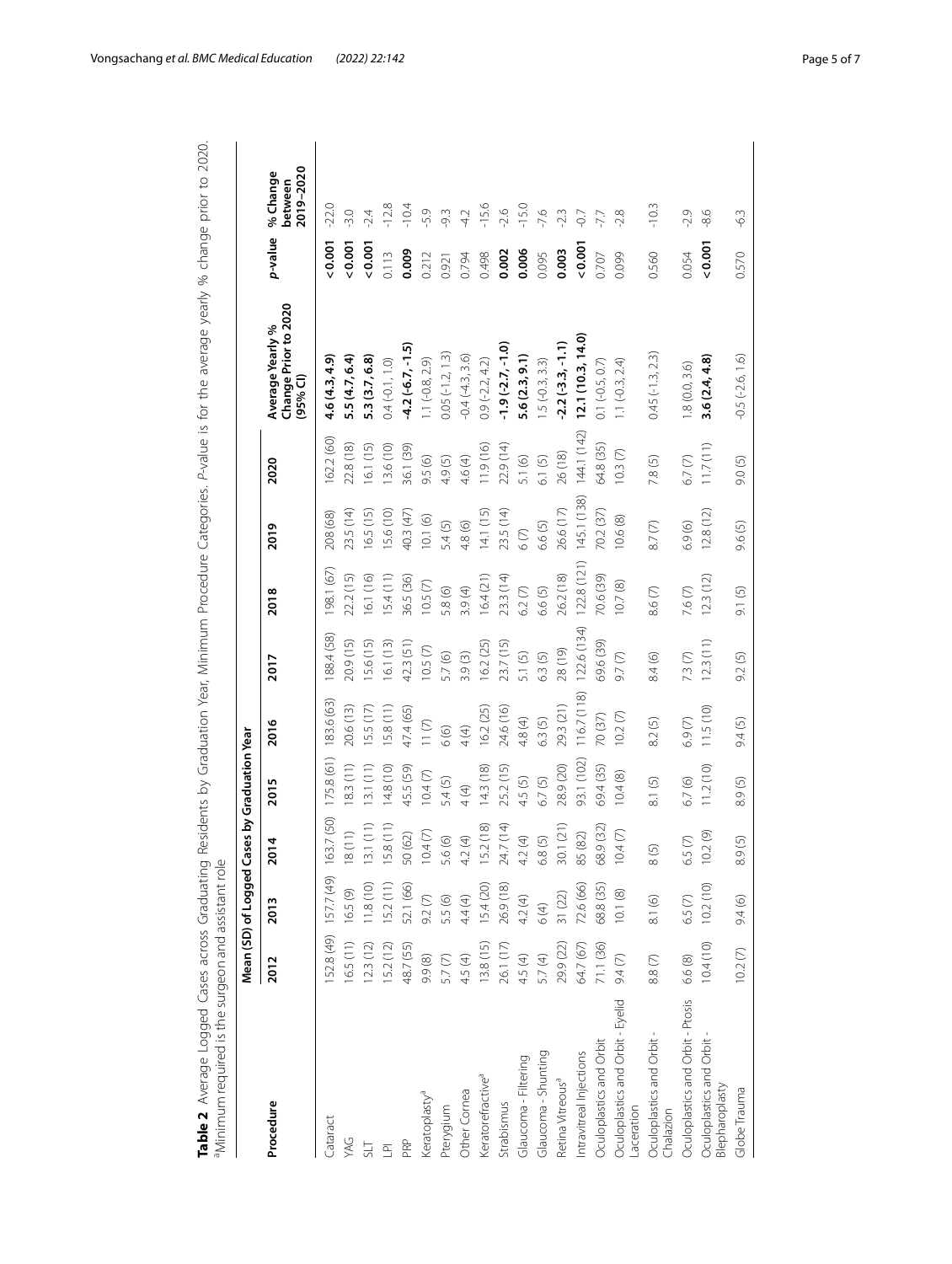keratorefractive surgery, retinal vitreous) procedures. The relative loss of dozens of cases for high volume procedures or 1–2 cases for rarer procedures may amount to valuable resident training experience lost. It is reassuring, however, that for certain procedures, the surgical numbers have not decreased below that of recent years.

Nonetheless, a critical limitation of using minimum surgical numbers to assess competency is that it is difficult to ascertain what threshold suffices as adequate experience, as the number required for competency may vary by trainee. Historically, programs have graduated residents who have had on average, lower case logs than residents who graduated during the COVID-19 pandemic. In fact, in 2020, the ACGME suspended minimum case log requirements and requested program directors evaluate competency for graduation [\[9](#page-6-7)]. Developing and implementing competency-based assessment to help adequately gauge resident preparation, as well as alternative training strategies (e.g. virtual reality simulators)  $[4-6]$  $[4-6]$  to provide residents with sufficient experience in a time with decreased surgical volume was a key task of residency program directors with the 2020 graduating classes [[8\]](#page-6-6).

The need for competency-based assessment and methods to supplement surgical training is not limited to the 2020 graduating class  $[9-11]$  $[9-11]$  $[9-11]$ . The surgical experience of upcoming graduating classes has been and continues to be impacted by the COVID-19 pandemic, but other interruptions in patient volume, such as loss of a high-volume surgeon or training site, can be equally disruptive to resident surgical and clinical education. This notion of shifting from minimum required numbers to competency-based requirements will likely continue to expand in graduate medical education, as studies have shown that residents achieve competency at diferent numbers [[12](#page-6-9)]. While the ACGME has outlined levels of achievement of six competency milestones on a 1–5 scale (of which surgical skills falls under the Patient Care competency) [\[13\]](#page-6-10), residency program directors have reported a need for more guidance and resources in implementing competency assessment even prior to the pandemic  $[14]$ . Our findings demonstrating the global decrease in surgical volume for residents during the pandemic only further emphasize that continued efforts to establish feasible, valid, and reliable assessment tools and surgical simulation for the variety of procedures that residents are expected to perform are needed [[15\]](#page-6-12). Earlier, increased surgical exposure with the transition from traditional (one year of internship prior to three years of ophthalmology residency) to integrated four-year ophthalmology residency programs may also facilitate the establishment of competency-based assessment. Ultimately, with standardized tools widely incorporated into residency training, rigorous competency-based assessment can help identify areas of improvement for residents and allow for confdence in patient outcomes for residents deemed ready for independent practice [[16\]](#page-6-13). In addition, competency-based assessment will allow for better evaluation of the efect of unexpected interruptions in surgical volume on surgical competency.

This study has several limitations. Most importantly, we are not able to assess any loss of competency due to the decreased volume of cases during the COVID-19 pandemic. In addition, while we present changes in resident case logs from 2019 to 2020, we are unable to attribute the decrease in resident case logs to COVID-19 disruptions alone. However, we were able to compare the changes experienced between 2019 and 2020 to the general trend in surgical volume in prior years. Additionally, the analysis is limited to case logs of graduating residents. While these senior residents may have had the most disruption in surgical volume in their fnal year, we cannot yet quantify changes to the surgical experience of more junior trainees during the pandemic. We also do not assess the operative experience of fellows, many of whom are in one-year programs. Further, while we used an official nationwide dataset, this data relies on accurate logging of cases by residents. Additionally, this study analyzed aggregated data, and thus, these results may not apply to the surgical experience of individual residents or residency programs. Finally, future work will need to evaluate the impact of lower surgical volume on resident surgical skills and patient outcomes.

## **Conclusions**

In conclusion, this study provides evidence that cases logged by residents greatly decreased during the time of COVID-19, however for many procedures with minimum requirements, the surgical numbers were not lower than that of recent years. The COVID-19 pandemic highlighted the vulnerability of ophthalmology residency programs to a signifcant interruption in surgical volume and may serve as an impetus for moving towards competency-based, rather than volume-based, assessment. Developing competency-based rather than volume-based requirements in graduate medical education may be valuable in assessing readiness for practice, particularly during periods with interruptions in surgical volume.

#### **Abbreviations**

COVID-19: coronavirus disease 2019; U.S.: United States; S+A: primary surgeon and surgical assistant (S+A); ACGME: Accreditation Council for Graduate Medical Education.